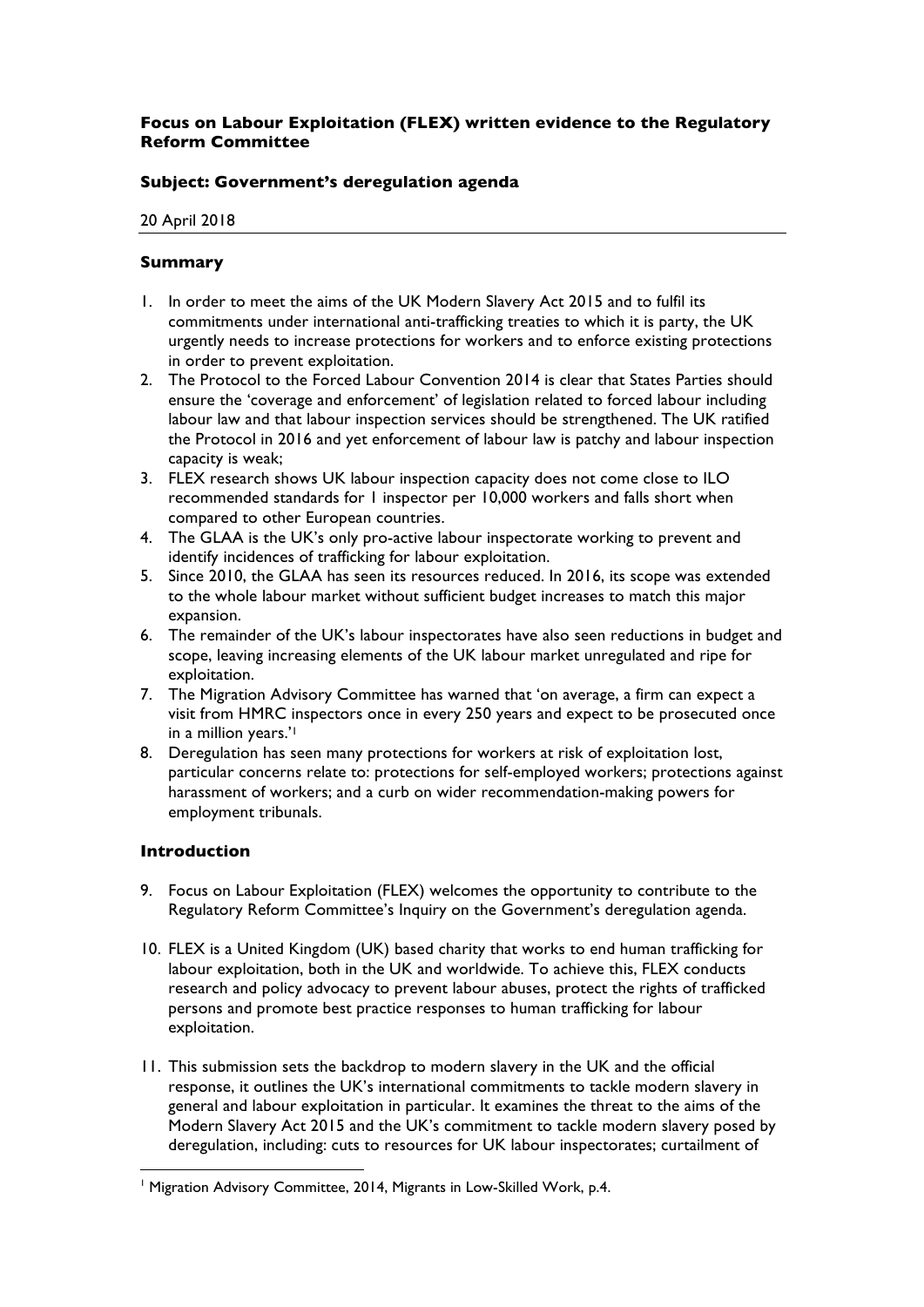labour inspectors' powers to proactively identify cases of labour abuse and exploitation; and reductions to regulations protecting workers from threats to their labour rights such as accident recording and employment tribunals' wider recommendation making powers.

## **Modern Slavery in the UK**

12. According to the Home Office<sup>2</sup> there are an estimated 10,000 to 13,000 victims of modern slavery in the UK. In 2017 5,1453 potential victims were referred to the UK National Referral Mechanism, and the most common exploitation type recorded among adults and children was labour exploitation, comprising 2,352 of all cases. Through the Modern Slavery Act 2015 the UK Government has made a commitment to tackle all forms of modern slavery, including trafficking for labour exploitation and forced labour. However, according to the UK Independent Anti-Slavery Commissioner4, many cases of modern slavery are not reported as crimes, and are therefore never investigated. This includes cases of trafficking for labour exploitation. Therefore, the criminal penalties introduced in the Modern Slavery Act alone cannot prevent labour exploitation or forced labour. Prevention can only be achieved by understanding and addressing the risks in the labour market, including through regulation to protect workers and by funding labour inspectorates to fulfil their remits.

### **International standards on labour market regulation to tackle exploitation**

- 13. In 2016 the UK Government became one of the first governments to ratify the new Protocol to the Forced Labour Convention at the International Labour Organisation (ILO). Under the 1930 Forced Labour Convention forced labour is defined as 'all work or service which is exacted from any person under the menace of any penalty and for which the said person has not offered himself voluntarily'.
- 14. The Forced Labour Protocol complements the 1930 convention by requiring states to take effective measures to prevent and eliminate forced labour and to provide protection and compensation for victims regardless of their immigration status. The Protocol also calls for employer due diligence to mitigate the risks of forced labour in business and supply chains, and crucially requires governments to strengthen labour inspection systems in order to ensure workers are protected from exploitation. Critically the Protocol recognises the need to strengthen labour inspection services as part of efforts to tackle forced labour. This treaty taken together with the UN Human Trafficking Protocol (2000) and the European Trafficking Convention (2009) set a clear framework for preventing modern slavery.
- 15. The Council of Europe Group of Experts on Action against Trafficking in Persons (GRETA) reported on the UK implementation of the European Trafficking Convention in 2016. In this report GRETA noted the following concerns relating to UK regulatory reform:

*Civil society has expressed concerns about the increasing precariousness and potential vulnerability to trafficking of self-employed workers, in particular in the construction industry. At the same time, GRETA notes that since 2010, the resources of different inspectorates (Employment Agency Standards Inspectorate, GLA and HRMC National Minimum Wage) have been significantly reduced and there is currently 0.9 inspector for 100 000 workers. As a result, there has been a* 

<sup>&</sup>lt;sup>2</sup> Home Office, 2014, Modern Slavery Strategy

 $3$  See NCA, 2018, National Referral Mechanism Statistics – End of Year Summary 2017<br> $4$  See IASC, 2016, IASC Annual Report 2015 to 2016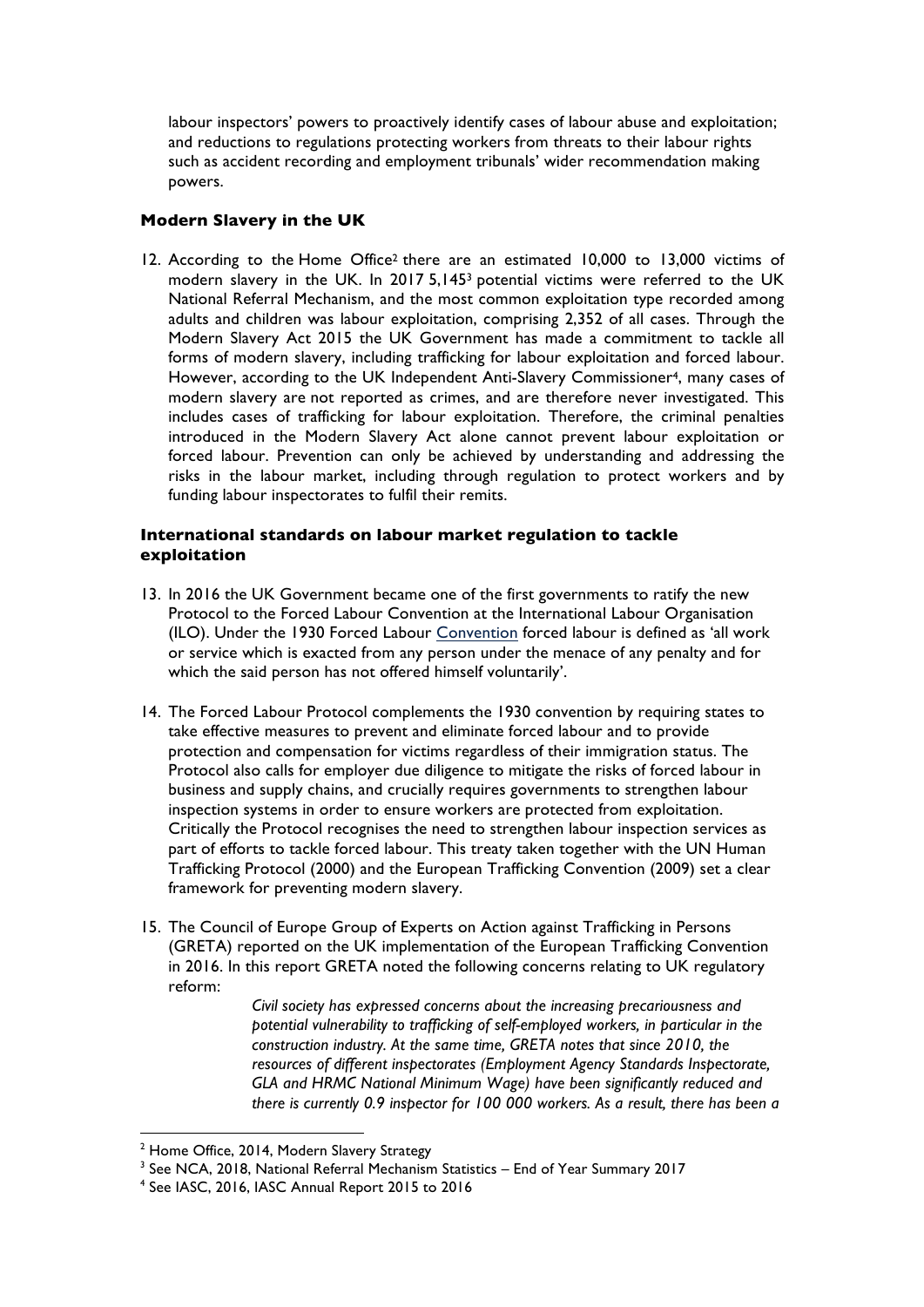*reduction in the number of proactive labour inspections. GRETA underlines the significant role of workplace inspections, including on health and safety, compliance with labour standards and revenue laws, in deterring instances of human trafficking for forced labour and identifying possible victims of THB*. 5

### **Impact of deregulation on key indicators of forced labour**

- 16. Monitoring and oversight of the health and safety of workers provides an early indicator of risk of worker exploitation. Since 2010 there have been on-going cuts to Health and Safety Executive (HSE) inspections as well as reductions to HSE funding by 40 per cent. In addition, local authorities have had their workplace inspections reduced by 93 per cent. 6
- 17. The Equalities Red Tape Challenge (RTC) scrutinised equalities legislation in May 2011. The subsequent scrapping of a number of 'unnecessary burdens' in the **Equality Act** included the repeal, in October 2013, of the provision which made employers liable for the harassment of staff by a third party. Previously, employers were required to take reasonable steps to prevent harassment of their employees by third parties, such as customers or suppliers.

Deregulation Act 2015 measures that could contribute to risk of exploitation:

- 18. Measures set out in section 1 of the Deregulation Act 2015, amended section 3(2) of the Health and Safety at Work Act 1974 (HSWA) which imposed a duty on people who are self-employed to protect themselves and others from risk to their health and safety. This duty now only applies where the work is of a 'prescribed description' - including agriculture, construction, quarrying, mining, offshore work or high-risk chemical sites; or where they carry out an activity which may pose a risk to the health and safety of other persons. For many people who are self-employed there is a danger that this reduction in health and safety checks could mean key indicators of human trafficking for labour exploitation, hazardous work and bad working conditions<sup>7</sup>, are not identified in a timely manner.
- 19. The removal of powers given to Employment Tribunals in the Equality Act 2010 to make wider recommendations that may benefit others besides the claimant in a discrimination case. The repeal, effective from October 2015, meant that tribunals could no longer make recommendations beyond a specific case. This measure has a worrying impact on the ability of Employment Tribunals to prevent systemic patterns of abuse that can fuel exploitation.
- 20. Introduction of the 'growth duty' requirement in Section 108 for those exercising a regulatory function set out in the Act to 'have regard to the desirability of promoting economic growth' whilst conducting their regulatory functions, in particular ensuring that such action is only taken where needed. Guidance on the 'growth duty' has encouraged regulators to support self-regulation by businesses in order to avoid 'duplication of effort'.8
- 21. FLEX and many experts forming part of the Labour Exploitation Advisory Group find that self-regulation schemes have limited effect on businesses that are not public facing. As the Ethical Trading Initiative has highlighted in relation to Section 54 of the Modern

 $<sup>5</sup>$  GRETA, 2016. Report concerning the implementation of the Council of Europe Convention on</sup> Action against Trafficking in Human Beings by the United Kingdom

<sup>6</sup> Trades Union Congress, 2014, Government Record on Health and Safety

<sup>7</sup> ILO, 2009, Operational indicators of trafficking in human beings

<sup>&</sup>lt;sup>8</sup> Department for Business, Energy and Industrial Strategy, 2017, Growth Duty: Statutory Guidance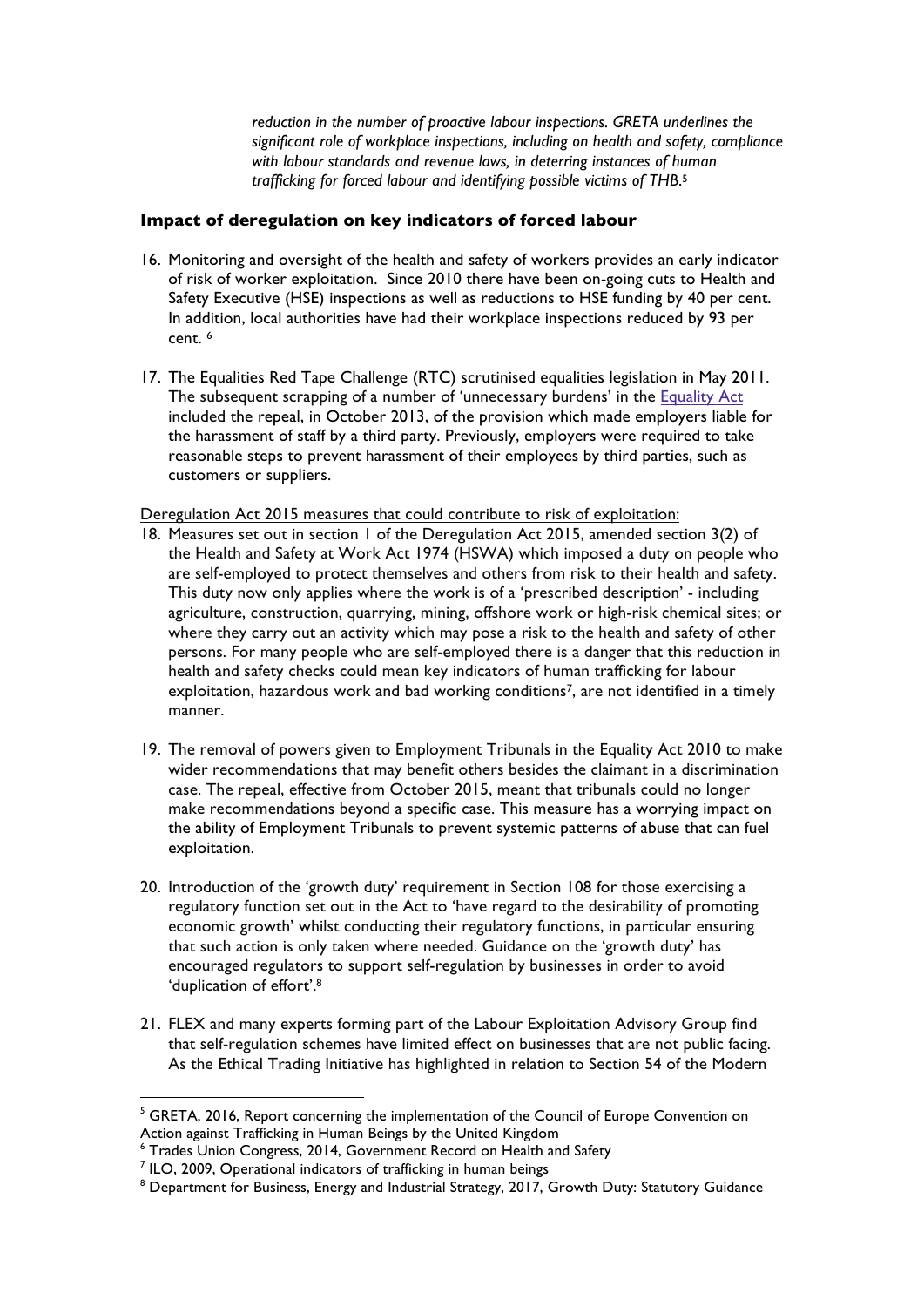Slavery Act which calls on companies to report on activities taken to address modern slavery in their supply chains:

> *Most companies are small- or medium-sized enterprises or are suppliers to businesses, and most industries operate outside the public domain, yet are as likely, if not more so, to have modern slavery risks in their own operations and supply chain. (…) It is impossible for companies – large or small – to operate responsibly unless governments create an effective enabling policy and regulatory environment to eliminate child and forced labour. 9*

Self-regulation should not take the place of regulation in high-risk labour sectors with a large number of workers who do not have the means nor the ability to self-report in cases of labour abuse and exploitation.

22. In April 2012, there was a concerning change to the Reporting of Injuries, Diseases and Dangerous Occurrences Regulations (RIDDOR). The threshold for reporting on nonfatal injuries to workers, that were not 'major' or 'specified' by definition, changed from recording individuals that had faced three days of incapacitation to reporting only those who had been incapacitated for seven days. This move removed an estimated 30,000 injuries off official figures for annual workplace injuries – limiting capacity to track indicators of forced labour. Similarly in October 2013 there were also changes to reportable injuries under RIDDOR to reduce the number of injuries recorded with fewer types of reportable occurrences. 10

#### **Threat to UK labour market enforcement capacity**

23. As recognised in the Forced Labour Protocol, labour inspection is critical to upholding workers' rights and preventing forced labour and exploitation. In 2017 FLEX published the report Risky Business: Tackling exploitation in the UK labour market. This report identified major resource gaps in UK labour inspection capacity.

#### The Gangmasters and Labour Abuse Authority

- 24. The GLAA's licencing scheme has continuously been cited as an example of best practice for preventing labour exploitation, both at the national and international level. The International Labour Organization (ILO) includes the GLAA licensing system in its good practices database for fair recruitment<sup>11</sup>; as an example of good practice in its 2012 publication Good practices in labour inspection: The rural sector with special attention to agriculture<sup>12</sup>; and again in its 2015 report Regulating labour recruitment to prevent human trafficking and to foster fair migration.<sup>13</sup>
- 25. The GLAA has 70 full time staff, covering 996 licence holders and 460,000 workers in the farming, food processing and shellfish gathering sectors, as well as investigating and tackling labour exploitation and modern slavery offences across the UK labour market. The GLAA's eight licensing standards reflect key forced labour indicators. The Immigration Act 2016 increased the scope of the GLAA across the labour market. The GLAA's budget is £7.6m for 2017/18, an increase in funding of 2.6 million from the

<sup>&</sup>lt;sup>9</sup> Ethical Trading Initiative (ETI), 2017, Submission to the Public Accounts Committee on Reducing Modern Slavery, p. 2.

<sup>&</sup>lt;sup>10</sup> HSE, 2013, A brief guide to the Reporting of Injuries, Diseases and Dangerous Occurrences Regulations 2013<br><sup>11</sup> ILO. 2015. The Gangmasters (Licensing) Act 2004.

 $12$  ILO. 2012. Good practices in labour inspection: the rural sector with special attention to agriculture.

<sup>&</sup>lt;sup>13</sup> Andrees, B. Nasri, A. Swiniarski, P. 2015. Regulating labour recruitment to prevent human trafficking and to foster fair migration: Models, challenges and opportunities. Available at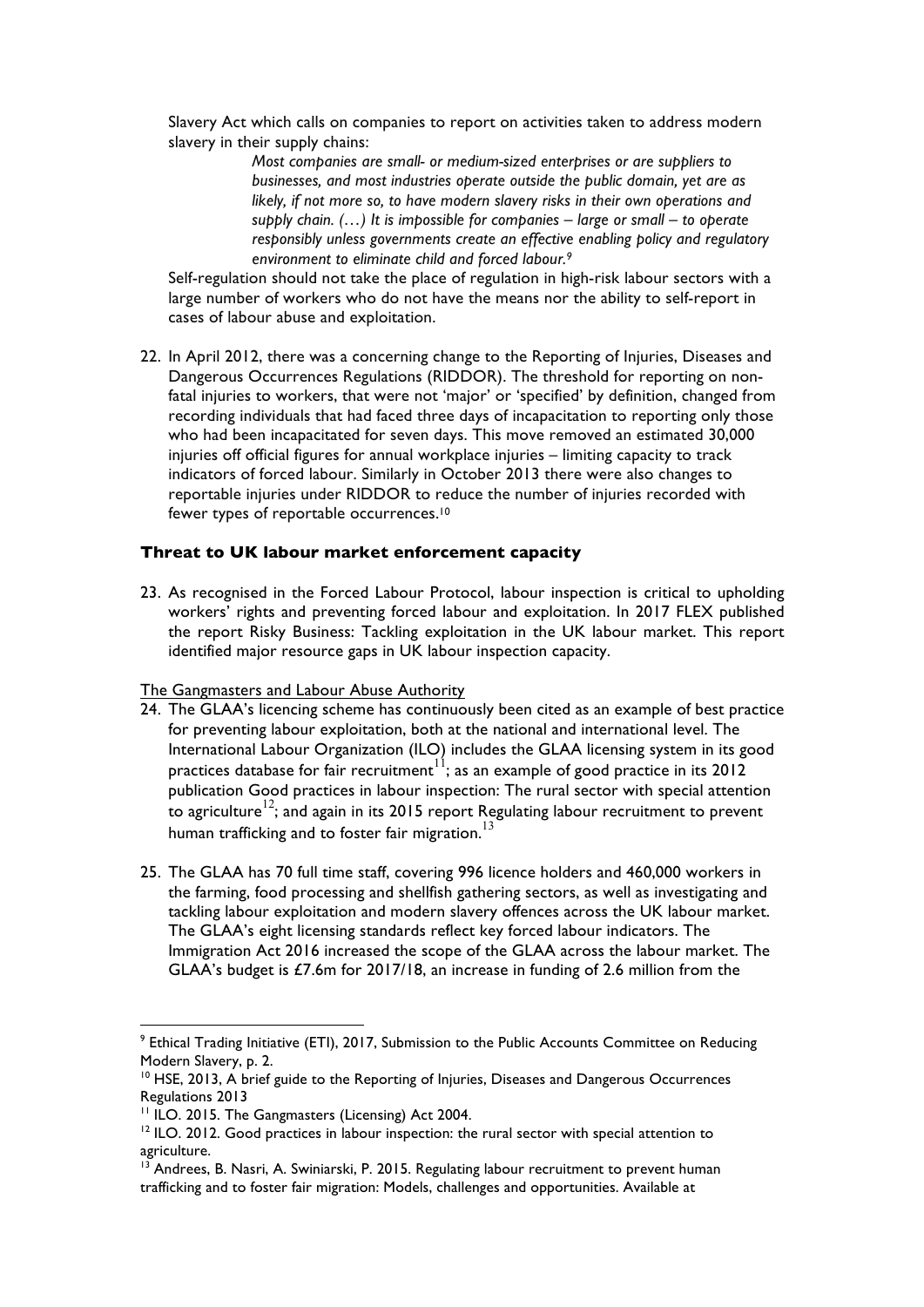previous year.14 However this funding was allocated to the GLAA's new police style powers rather than to its general regulatory activity and represents a fraction of what would be required for the GLAA to operate pro-active monitoring and enforcement across the labour sectors that fall within its new remit. The limits to the GLAA's capacity threatens its ability to monitor existing license holders, conduct pro-active investigations and engage in intelligence gathering.

Employment Agencies Standards Inspectorate (EAS)

- 26. The EAS has 11 full time staff (10 frontline staff and 1 administrative officer), covering 18,000 agencies and 1.1 million workers.15 They are responsible for enforcing the Employment Agencies Act of 1973 and the Conduct of Employment Agencies and Employment Businesses Regulations 2003. The EASI's budget has been cut in half from 932,000 (actual spend)<sup>16</sup> in 2010/11 to 500,000 in 2016/17. The number of agency workers grew by 30% between 2011 and 2016.17 Women accounted for 85% of the growth in temporary agency workers.18
- 27. The ILO recommends a target of one inspector for every 10,000 workers.<sup>19</sup> In a survey of comparable countries in the European Economic Area, FLEX found that the UK's labour inspection capacity falls well below the ILO target and far behind others such as Ireland and Norway.
- 28. Graph 1 and II. Number of labour inspectors per 10,000 workers and enforcement budget per worker.20



# **Funding and staffing of UK labour inspectorates**

- Equality & Human Rights Commission budget has fallen by 67% in real terms from 2009-1721
- The GLAA's budget was cut by 20% between 2010 and 201522
- Equality & Human Rights Commission staff numbers fell by 63% from 2009-1723

<sup>&</sup>lt;sup>14</sup> GLA, 2017, GLA Our Plan 2017-2020<br><sup>15</sup> DLME, 2017, Labour Market Enforcement Strategy Introductory Report

<sup>&</sup>lt;sup>16</sup> House of Commons Hansard, 23 January 2017, Written Parliamentary Answer 61285. https://bit.ly/2HlbCfA

<sup>&</sup>lt;sup>17</sup> BBC, 5 December 2016, Number of UK agency workers 'to reach one million' by 2020<br><sup>18</sup> *Ibid.* 

<sup>&</sup>lt;sup>19</sup> David Weil, A strategic approach to labour inspection. International Labour Review, 2008, 147(4), p.372. Available at http://www.ilo.org/public/english/revue/download/pdf/s3\_weil.pdf

<sup>&</sup>lt;sup>20</sup> FLEX, 2017, Risky Business: Tackling labour exploitation in the UK labour market<br><sup>21</sup> Equality and Human Rights Commission, 2010, Annual Report and Accounts 2009-10 and EHRC, 2017, Annual Report and Accounts 2016-17<br><sup>22</sup> GLA, 2015, Annual Report and Accounts 2014-15, https://bit.ly/2qUHZqb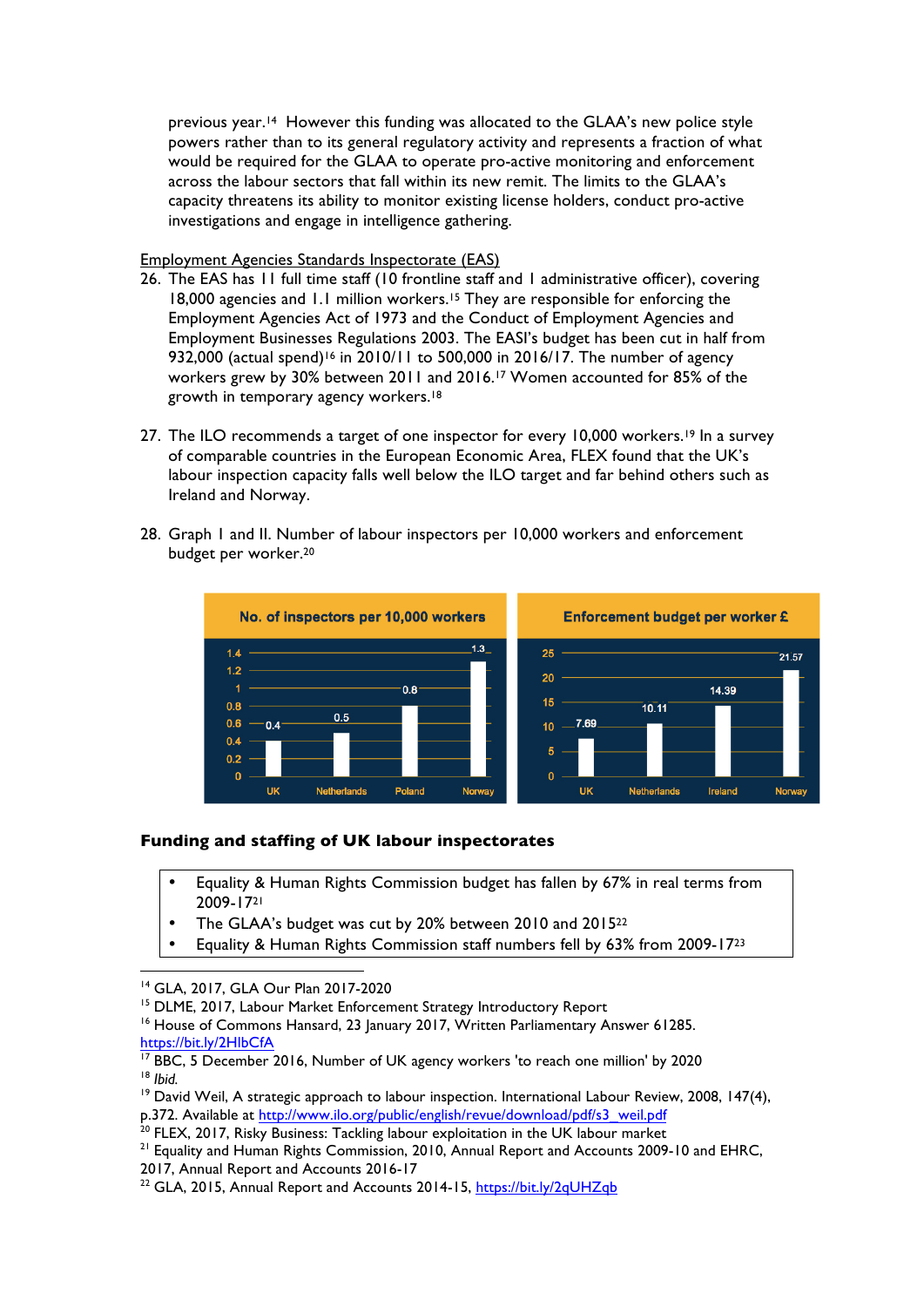- The number of GLAA investigations into illegal activities dropped from 134 in 2011 to 68 in 2014, and prosecutions were down from 19 in 2010 to three in 201424
- Out of the 75 convictions for gangmaster offences since the GLAA regulating them came in to force, there has been only one compensation order for victims25
- Potential modern slavery victims referred through the governments National Referral Mechanism rose by 62.5% from 2012-16.26
- 2016 ONS analysis found that 6.2 million jobs across the UK earned less than the voluntary living wage; 23% of all jobs (excluding self-employed workers).27
- The National Minimum Wage Inspectorate investigations into individual worker complaints have dropped from 4,773 in 2007-08 to 1,615 in 2012-1328, rising slightly to 2,667 in 2015/1629.

## **Focus on reactive rather than proactive enforcement**

- 29. According to the World Bank, labour inspectorates should 'aim for a goal of 60 percent proactive inspections, and 40 percent reactive (accidents, complaints) based on an application of risk prioritization towards highest risk workplaces.'30
- 30. FLEX's work with frontline organisations and primary research has shown that selfidentification amongst victims of labour exploitation is extremely low and that many who experience abuse are too afraid to come forward. A proactive approach to identifying cases of labour abuse from non-compliance to severe exploitation is essential to ensure that the most vulnerable are protected and cases of exploitation are detected in all labour sectors.
- 31. According to Citizens Advice, who helped 380,000 people with employment-related enquiries in 2015-2016:

*options for enforcing rights have become less accessible, with ... a confusing and often poorly-resourced set of enforcement bodies, including HMRC, Acas, GLAA and EASI. This leaves many workers unaware of, unsure about, or unable to enforce their rights.31*

32. The Labour Exploitation Advisory Group finds that long waiting times for cases to be processed and lack of anonymity frequently deter workers from making complaints. FLEX has heard evidence that cases of non-payment of minimum wage referred to HMRC can take up to two years to complete, and that many workers choose not to report as a result.<sup>32</sup>

<sup>&</sup>lt;sup>23</sup> EHRC, 2010, Annual Report and Accounts 2009-10 and EHRC 2017, Annual Report and Accounts 2016-17

 $24$  Travis, A., 2014, The Guardian, 'Gangmaster prosecutions decline to four-year low, reports Home Office, https://bit.ly/2Jikhfm<br><sup>25</sup> House of Commons Hansard, 17 September 2015. Written Parliamentary Answer 9885

 $^{26}$  National Crime Agency, 2018, UK Annual Report on Modern Slavery<br><sup>27</sup> Office of National Statistics, 2016, Annual Survey of Hours and Earnings (ASHE) - Number and percentage of employee jobs with hourly pay below the living wage, by parliamentary constituency and local authority, UK, April 2015 and 2016<br><sup>28</sup> FLEX, 2015, Prevention Working Paper

<sup>&</sup>lt;sup>29</sup> Director of Labour Market Enforcement, 2017, Labour Market Enforcement Strategy Introductory Report

<sup>&</sup>lt;sup>30</sup> The World Bank, 2011, International Experiences in Reforming Labour Inspection Services

<sup>31</sup> Citizen's Advice, 2017, 'How can job security exist in the modern world of work?'

<sup>32</sup> FLEX interview with migrant support worker, Risky Business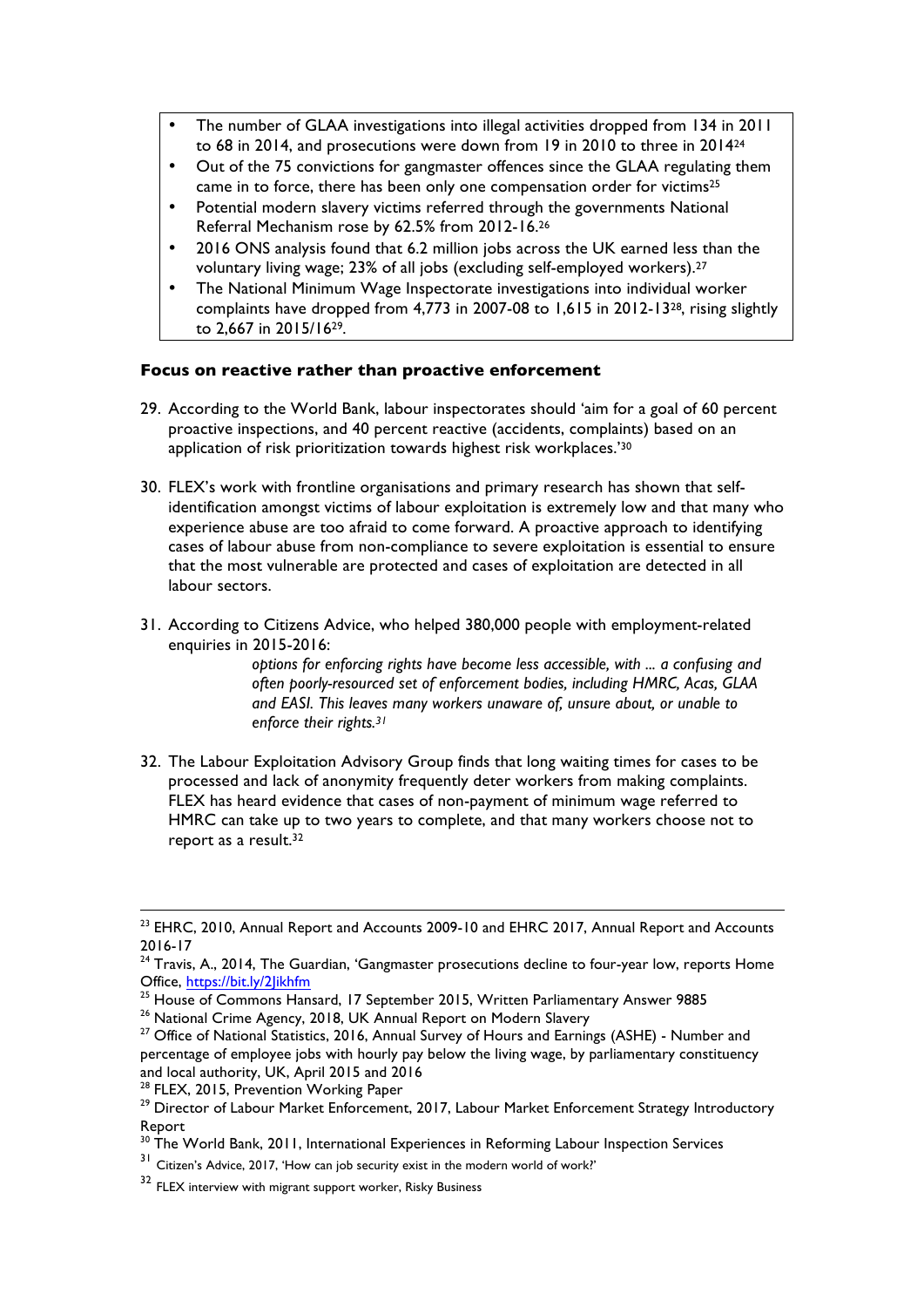33. Graph III. Number of enquiries received by Acas on underpayment on NMW relative to the Low Pay Commission's estimate of scale of underpayment.



#### 34. Labour inspectorate resource records:

| Staff and budget of GLAA, 2012/13-2017/18 |      |                                 |                                                                |  |  |
|-------------------------------------------|------|---------------------------------|----------------------------------------------------------------|--|--|
|                                           | Year |                                 | GLAA Budget Number of Full Time Equivalent Staff for each year |  |  |
|                                           |      | 2012/13 £4, 114,000             | 66 <sup>3</sup>                                                |  |  |
|                                           |      | $2013/14 \mathcal{L}4,346,000$  | $65^{3}$                                                       |  |  |
|                                           |      | 2014/15 £4,447,000              | 66 <sup>3</sup>                                                |  |  |
|                                           |      | 2015/16 £4,099,000              | 66 <sup>3</sup>                                                |  |  |
|                                           |      | 2016/17 £4,800,000 <sup>2</sup> | 723                                                            |  |  |
|                                           |      | 2017/18 £6,770,0003             | 107 <sup>3</sup> (expected, not confirmed)                     |  |  |
|                                           |      |                                 |                                                                |  |  |

<sup>1</sup> GLA, Annual Report and Accounts: 2011-2012, 2012-2013, 2014-15, and 2015-16

<sup>2</sup> Director of Labour Market Enforcement, 2017, Labour Market Enforcement Strategy Introductory Report

<sup>3</sup> GLAA, 2017, Parliamentary Question – GLAA Budget and staff 2017-18', https://bit.ly/2HEq7KK

| Year |                                             | HMRC Budget Number of Full Time Equivalent Staff for each year      |
|------|---------------------------------------------|---------------------------------------------------------------------|
|      | $ 2013/14  \n\text{\pounds}8,000,000 $      | 1515                                                                |
|      | $[2014/15] \pounds 9, 200, 000$             | $ 189 $ (as of 18 Dec 2014)                                         |
|      | $2015/16 \n\mathsf{£} 13,000,000^2$         | 2374                                                                |
|      | $[2016/17] \text{\textsterling}20,000,0003$ | 3633                                                                |
|      |                                             | $ 2017/18 $ £25,300,000 <sup>4</sup> $ 2914$ (as of 9 January 2017) |

#### Staff and budget of HMRC NMW compliance unit, 2013/14-2017/18

 $1$  House of Commons Hansard, 18 December 2014, Answer to Written Parliamentary Question 218679, https://bit.ly/2HTQLNf<br><sup>2</sup> House of Commons Hansard, 19 March 2018, Answer to Written Parliamentary Question 133318,

https://bit.ly/2vIl5Z2

<sup>3</sup> Director of Labour Market Enforcement, 2017, Labour Market Enforcement Strategy Introductory Report